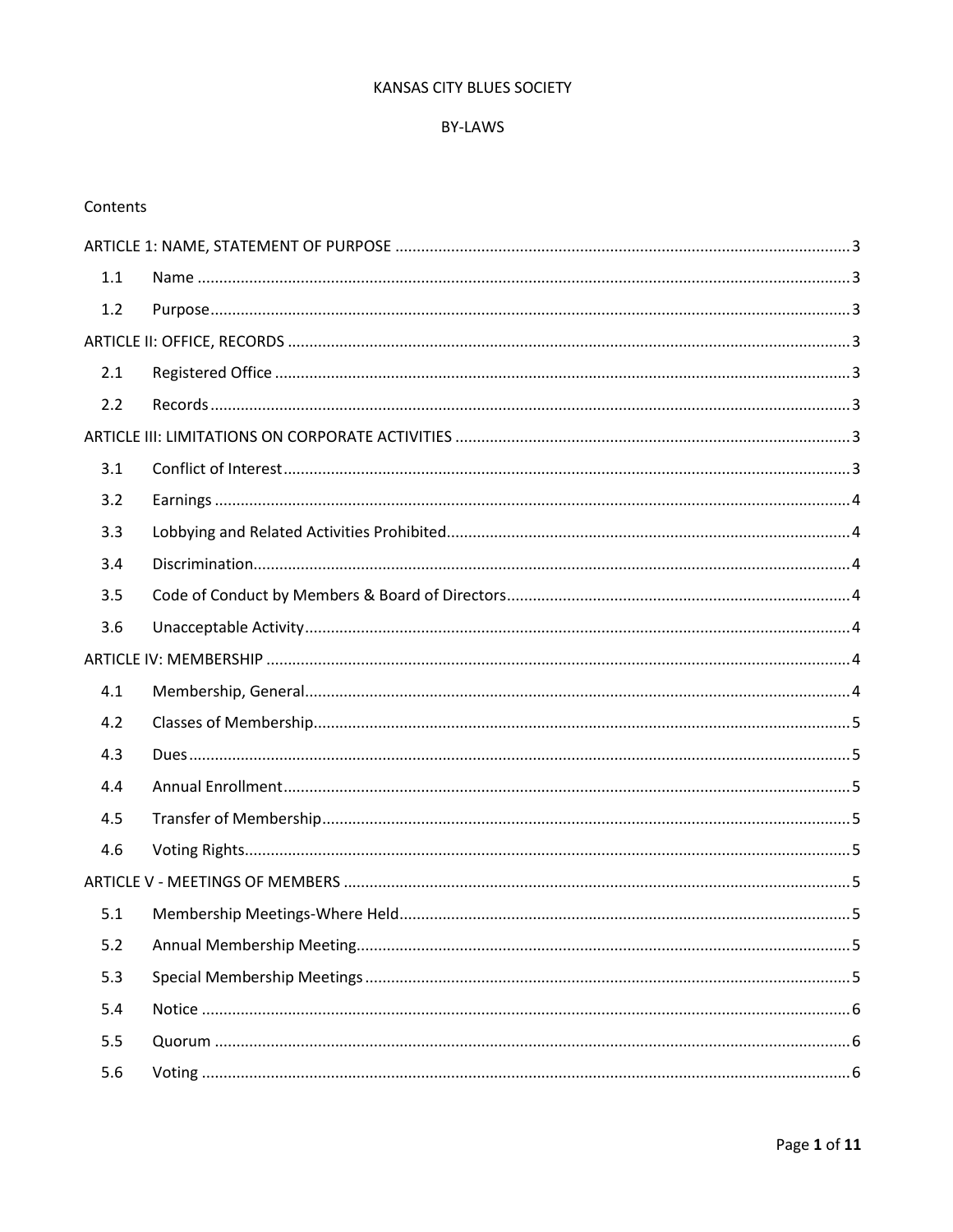| 6.1         |  |
|-------------|--|
| 6.2         |  |
| 6.3         |  |
| 6.4         |  |
| 6.4.4       |  |
| 6.5         |  |
| 6.6         |  |
| 6.7         |  |
| 6.8         |  |
| 6.9         |  |
| 6.10        |  |
| 6.11        |  |
| 6.12        |  |
| 6.13        |  |
| 6.14        |  |
| Article VII |  |
| 7.1         |  |
| 7.2         |  |
| 7.3         |  |
| 7.4         |  |
| 7.5         |  |
|             |  |
| 8.1         |  |
| 8.1.3       |  |
| 8.2         |  |
|             |  |
|             |  |
|             |  |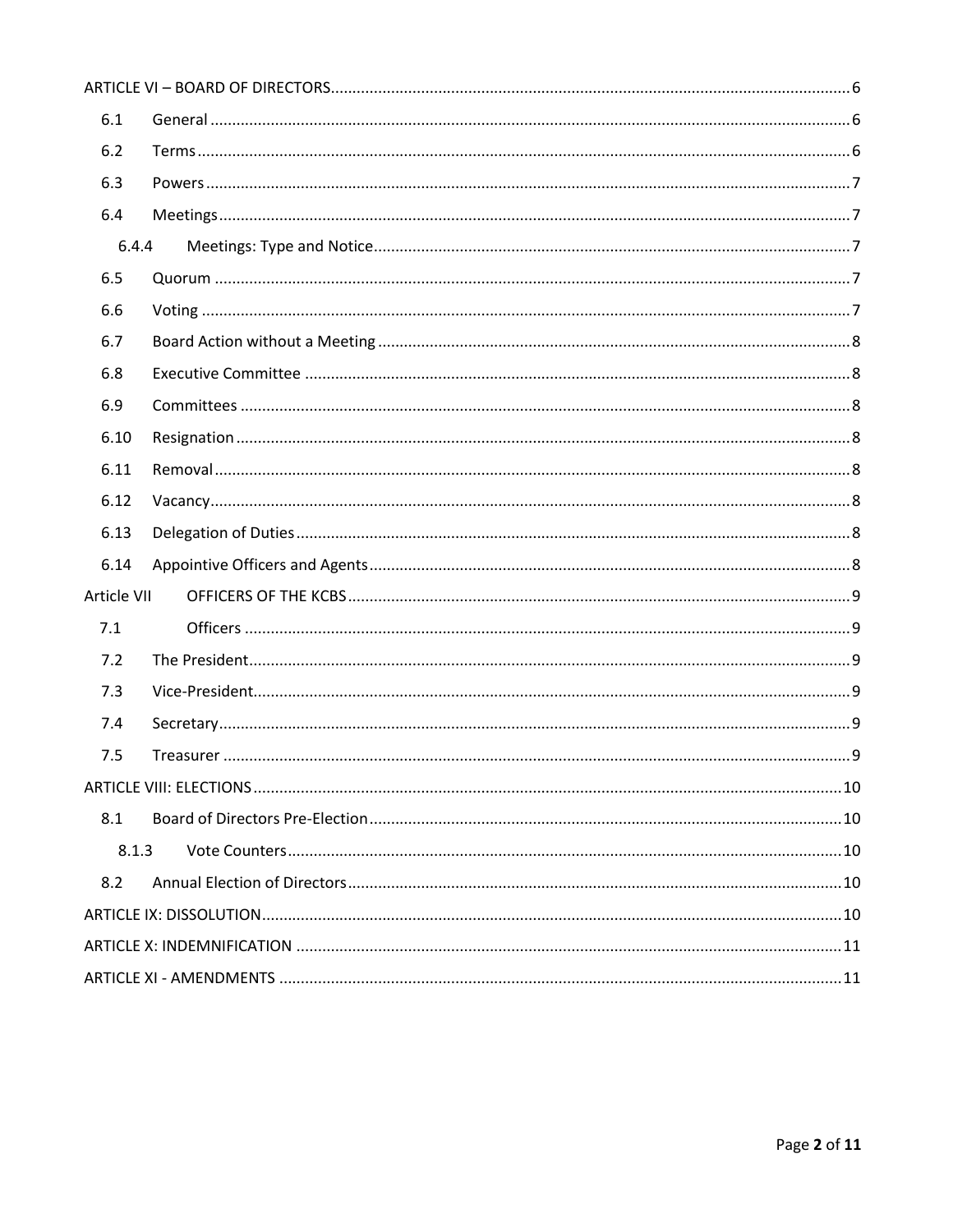# <span id="page-2-0"></span>**ARTICLE 1: NAME, STATEMENT OF PURPOSE**

The members of this corporation, by virtue and authority of the laws of Missouri and of the Articles of Incorporation heretofore filed and approved at a meeting, duly called and assembled, have adopted the following by-laws for government of the affairs of the corporation.

## <span id="page-2-1"></span>**1.1 Name**

The name of this corporation is the Kansas City Blues Society (KCBS).

### <span id="page-2-2"></span>**1.2 Purpose**

The Kansas City Blues Society, a not-for-profit 501(C)(3) corporation, is dedicated to preserving the rich Blues Heritage of Kansas City, supporting Blues education to ensure the future of this uniquely American art form, celebrating Blues excellence, and bringing value to its Members, Musicians and its Community.

# <span id="page-2-3"></span>**ARTICLE II: OFFICE, RECORDS**

## <span id="page-2-4"></span>**2.1 Registered Office**

The KCBS shall have and continuously maintain a registered office and registered agent in the State of Missouri. The address of the registered office and the name of the registered agent in the State of Missouri stated in the Articles of Incorporation can be changed from time to time by the Board of Directors of the KCBS in conformance with applicable provisions of law.

## <span id="page-2-5"></span>**2.2 Records**

The KCBS shall keep correct and complete books and records of account and shall also keep minutes of the proceedings of the Board of Directors and committees having any of the authority of the Board of Directors. The KCBS shall also keep at its registered office or principal office a record giving the names and addresses of the Board of Directors.

# <span id="page-2-6"></span>**ARTICLE III: LIMITATIONS ON CORPORATE ACTIVITIES**

At all times the following shall operate as conditions restricting the operations and activities of the KCBS.

#### <span id="page-2-7"></span>**3.1 Conflict of Interest**

A conflict of interest transaction is a transaction with the KCBS in which a Director of the KCBS has a material interest.

A transaction in which a Director has a conflict of interest may be approved in advance by the vote of the Board of Directors if:

3.1.1 The material facts of the transaction and the Director's interest are disclosed or known to the Board; and

3.1.2 The Directors approving the transaction in good faith reasonably believe that the transaction is not unfair to the KCBS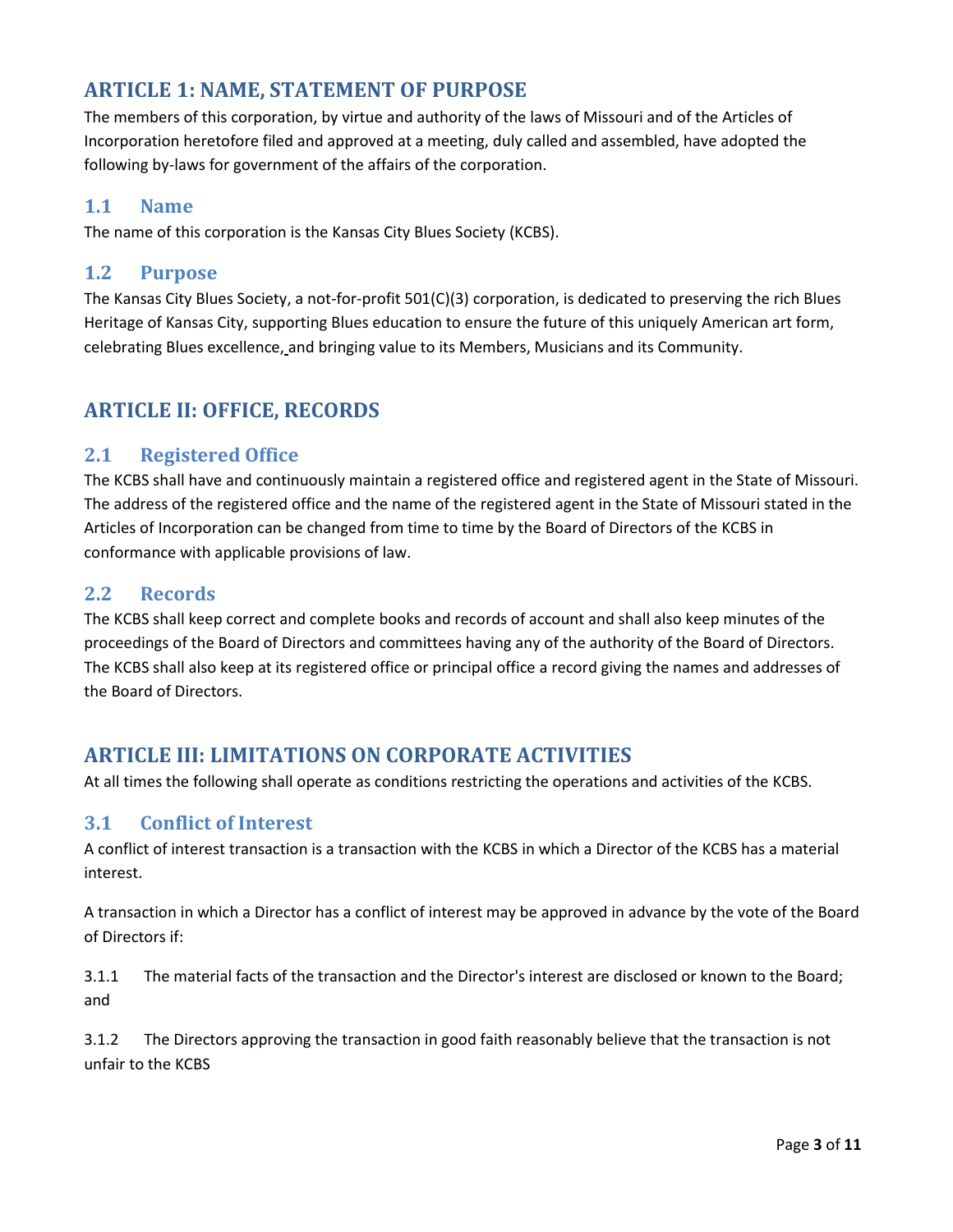## <span id="page-3-0"></span>**3.2 Earnings**

No part of the net earnings of the organization shall inure to the benefit of, or be distributable to its members, trustees, officers, or other private persons. Directors shall not receive any salary for services. Directors and members, by resolution of the Board, may be reimbursed for expenditures and expenses incurred on behalf of, or while serving for, the KCBS.

## <span id="page-3-1"></span>**3.3 Lobbying and Related Activities Prohibited**

No substantial part of the activities of the KCBS shall constitute the carrying on of, propaganda or otherwise attempting to influence legislation, or any initiative or referendum before the public, and the KCBS shall not participate in, or intervene in (including by publication or distribution of statements) any political campaign on behalf of, or in opposition to, any candidate for public office.

## <span id="page-3-2"></span>**3.4 Discrimination**

KCBS, any officer, or member acting on behalf of KCBS shall in no way discriminate on the basis of race, creed, color, national origin, religion, age, gender, marital status, veteran status, disability, place of residence, or sexual orientation.

## <span id="page-3-3"></span>**3.5 Code of Conduct by Members & Board of Directors**

Members and the Board of Directors of KCBS shall conduct themselves in a civil, polite, fair, and respectful manner that results in promoting and preserving the dignity and respect of all individuals. Members and the Board of Directors of KCBS shall refrain from instigating or encouraging personal or public attacks on one another or this organization. If this code of conduct is violated, the Board of Directors has the right to withdraw the membership of said member, by a simple majority vote of those Board members in attendance.

Each member of the board is encouraged to make an annual cash donation to the organization. Board members are encouraged to give to the best of their means, at a level they would consider generous.

# <span id="page-3-4"></span>**3.6 Unacceptable Activity**

Notwithstanding any other provisions of these articles, the KCBS shall not carry on any other activities not permitted to be carried on (a) by a KCBS exempt from Federal income tax under Section 501(c)3 of the Internal Revenue Code of 1954 (or corresponding provisions of any future United States Internal Revenue Law) or (b) by a KCBS contributions to which are deductible under Section 170(c)2 of the Internal Revenue Code of 1954 (or corresponding provisions of any future United States Internal Revenue Law).

# <span id="page-3-5"></span>**ARTICLE IV: MEMBERSHIP**

## <span id="page-3-6"></span>**4.1 Membership, General**

Membership in the Kansas City Blues Society shall be open to any person, either corporate or natural, is interested in furthering the purposes of the Society may become a member subject only to compliance with the provisions of the Bylaws. Persons may be admitted to membership at any time.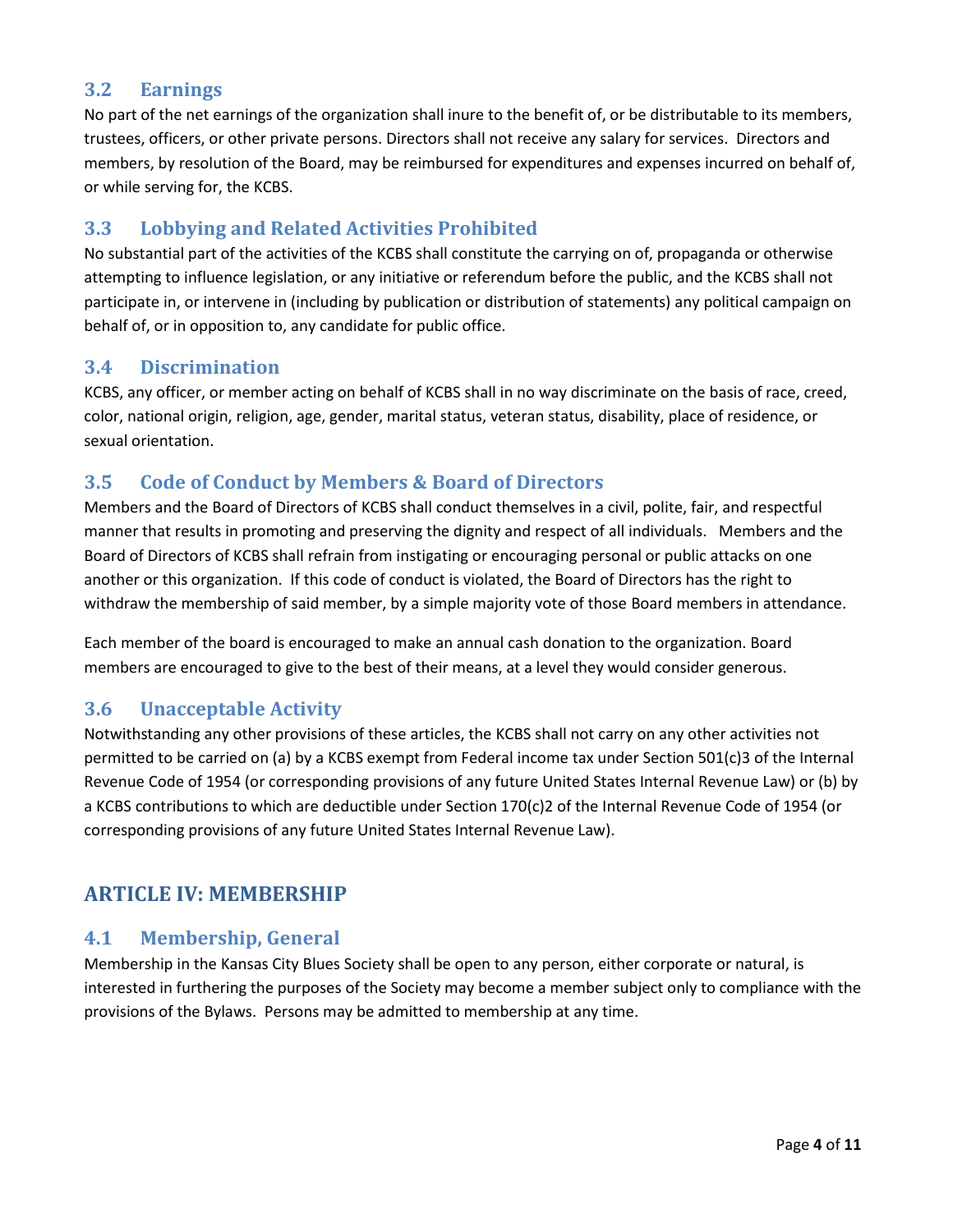## <span id="page-4-0"></span>**4.2 Classes of Membership**

Classes of Membership shall be established and maintained by the Board and may be modified from time to time depending on the needs of the organization and the community.

## <span id="page-4-1"></span>**4.3 Dues**

Each member of the Society shall pay annual dues according to the Classes of Membership and Dues Structure set by the Board of Directors. The Dues Structure shall be maintained by the Board of Directors. The Board may modify the dues from time to time as appropriate to the circumstances of the organization and community. Dues are not refundable.

## <span id="page-4-2"></span>**4.4 Annual Enrollm**e**nt**

KCBS shall conduct an annual enrollment of members. Annual dues shall be payable during the anniversary month of original membership and shall be considered delinquent if not paid by the first day of the succeeding month. All membership privileges shall lapse thirty days after becoming delinquent. Members who allow their membership to lapse shall be treated as new applicants if applying for membership at a later date.

## <span id="page-4-3"></span>**4.5 Transfer of Membership**

Membership is not transferable.

## <span id="page-4-4"></span>**4.6 Voting Rights**

Voting rights to elect Directors are extended to members who have joined the Society at least 30 days before the election and are not delinquent on their dues. Members are entitled to the number of votes designated in the Classes of the Membership and Dues Structure and may be changed from time to time by the Board of Directors based on the needs of the organization and the community.

Absentee and proxy voting shall not be allowed.

# <span id="page-4-5"></span>**ARTICLE V - MEETINGS OF MEMBERS**

## <span id="page-4-6"></span>**5.1 Membership Meetings-Where Held**

All meetings of the membership shall be held at the registered office within the State of Missouri, if another location is not otherwise designated in the setup of the meeting.

#### <span id="page-4-7"></span>**5.2 Annual Membership Meeting**

The annual meeting to elect the Board of Directors shall be held on the Second Thursday of January of each year, unless the day is a holiday, in which event it shall be held on the next succeeding Thursday which is not a holiday.

#### <span id="page-4-8"></span>**5.3 Special Membership Meetings**

Special membership meetings may be called at any time, for any purpose, by:

- (a) The President or Vice-President;
- (b) Written request of 2/3 of the Board of Directors;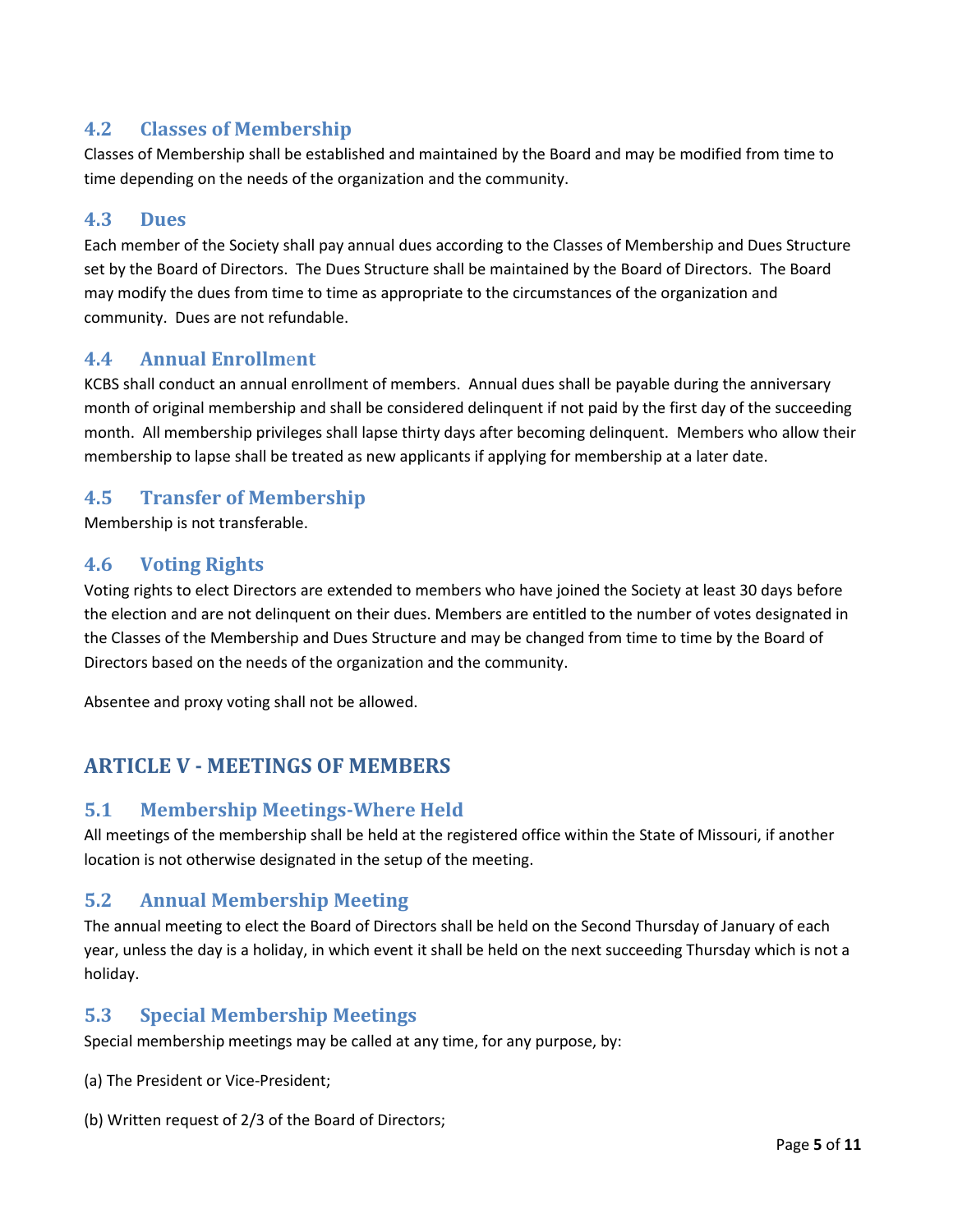(c) Written request of 25% of all members entitled to vote at the meeting.

When a written request is required, the request shall include the printed names and signatures of members and the purpose of the meeting. The request shall be made to an Officer (President, Vice-President, Secretary, or Treasurer). The Officer receiving the request shall give notice of the meeting to be held within thirty (30) days after receiving the request, including the purpose(s) of the proposed meeting. If the Officer fails to give notice of the meeting within seven (7) days from the date on which the request was made, the person who requested the meeting may call the meeting, fixing the time in the manner provided by these Bylaws and giving notice thereof. The business transacted at any special meeting of members shall be limited to the purposes stated in the notice.

## <span id="page-5-0"></span>**5.4 Notice**

Notice of all membership meetings shall be given in writing, stating the location, day and hour of the meeting and the purpose(s) for the meeting. Notice must be delivered not less than five (5) days before the date of the meeting. Notice of this meeting will be given by email, website, Facebook, or U.S. Postal mail, or other common methods.

## <span id="page-5-1"></span>**5.5 Quorum**

Members present who are entitled to vote (exclusive of Officers and Directors) and present in person shall constitute a quorum for the transaction of business at all meetings of the members for the transaction of business.

## <span id="page-5-2"></span>**5.6 Voting**

If a quorum is present at any meeting, the vote of the majority shall decide any question brought before such meeting, unless the question is one upon which a different vote is required by the Articles of Incorporation.

# <span id="page-5-3"></span>**ARTICLE VI – BOARD OF DIRECTORS**

#### <span id="page-5-4"></span>**6.1 General**

The affairs of the KCBS shall be managed by a Board of not more than eleven (11) Directors, all of whom shall be voting members of the Board. Directors shall be members of the KCBS at the time of nomination and maintain membership throughout their term.

#### <span id="page-5-5"></span>**6.2 Terms**

The Board of Directors elected in 2015 on shall have three-year terms. The initial Board (2015) shall be staggered as shown in this example:

6.2.1 Four of the existing Board members agree to three year term on the Board, counting this first year term.

6.2.2 Three of the existing Board members to agree to a two year term on the Board, counting this first year term.

6.2.3 Four of the existing Board members agree to a one year term on the Board, counting this first year term as their term on the Board.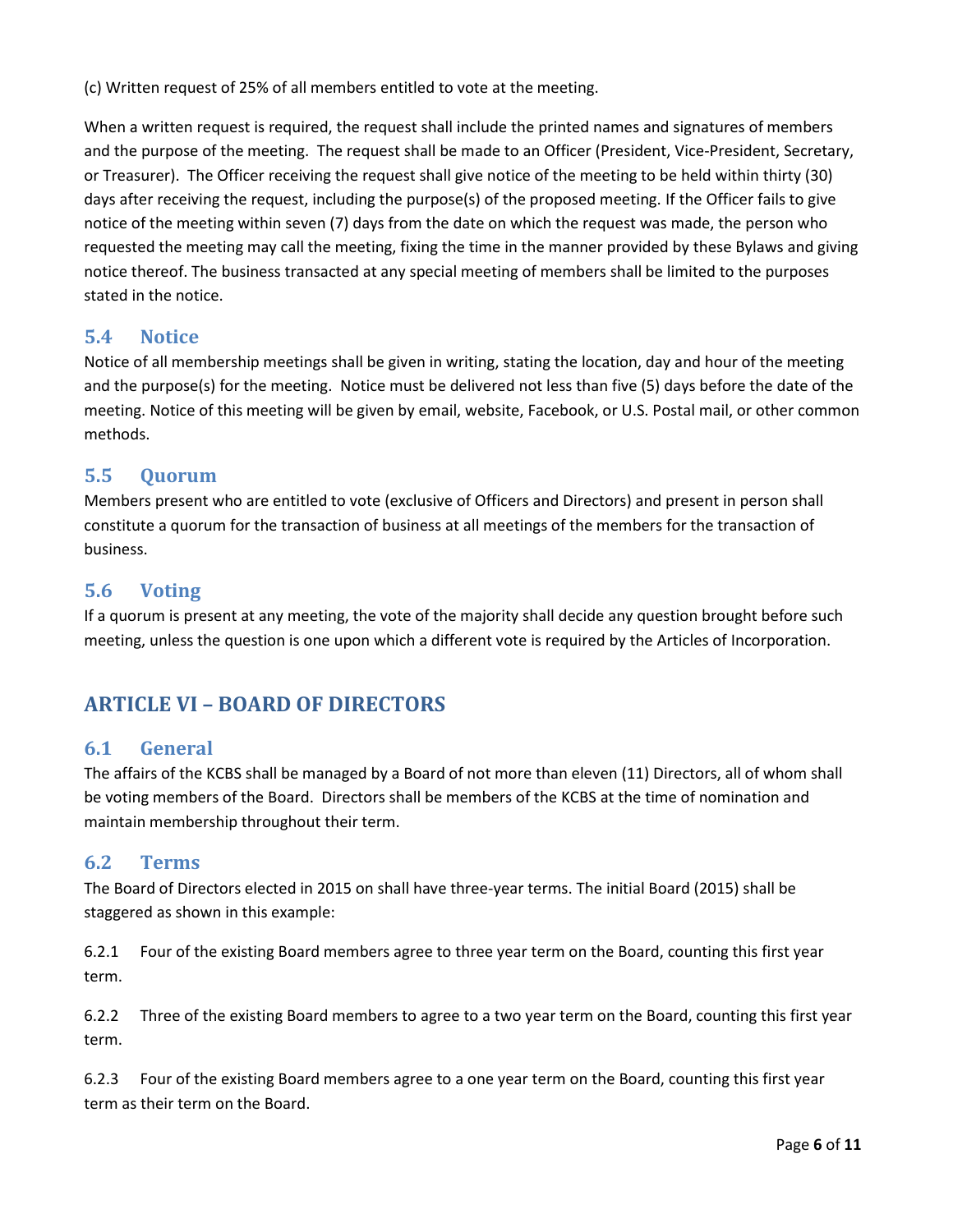This will continue as a means to provide continuity and to allow for new ideas, and new leadership within the KCBS.

## <span id="page-6-0"></span>**6.3 Powers**

The Board of Directors shall have all powers of management of the affairs of the KCBS. No expenditure or commitment for expenditure of KCBS funds shall be made without the approval of the Board of Directors.

#### <span id="page-6-1"></span>**6.4 Meetings**

- 6.4.1 The Board of Directors shall set rules for KCBS members' attendance of Directors' meetings.
- 6.4.2 Directors may appear in person or through telephonic or face to face electronic means (e.g., Skype).
- 6.4.3 Directors may not appear by electronic mail or by proxy.

#### <span id="page-6-2"></span>**6.4.4 Meetings: Type and Notice**

6.4.4.1 Regular Meetings

The Board of Directors shall meet in regular monthly sessions and special sessions at such times and location as the Board shall determine, upon the call of the President and with prior notice from the Secretary.

#### 6.4.4.2 Special Meetings

Special meetings of the Board shall be held whenever called by the President, Vice President, Secretary, or Treasurer or upon written request of any three (3) Directors.

#### 6.4.4.3 Notice of Regular and Special Meetings

The Board may meet at any lawful time and place without notice either by the consent in writing of all Board Members or by the personal attendance of all members and participation in the business of the meeting without objection. Otherwise, Board Meetings shall be held only upon reasonable attempt to notify all Board Members and actual notice to a simple majority of the Board.

#### 6.4.4.4 Attendance

Attendance of a Director at a meeting shall constitute a waiver of notice of such meeting, except where a Director attends a meeting for the express purpose of objecting to the transaction on the ground that the meeting is not lawfully called or convened.

#### <span id="page-6-3"></span>**6.5 Quorum**

At all meetings of the Board of Directors, a majority of the board constitutes a quorum for the transaction of business..

#### <span id="page-6-4"></span>**6.6 Voting**

Resolutions shall be passed by a majority of a quorum present except when a larger number is required by law or these by-laws. A Director may not vote if the Board decides, by a two-thirds (2/3) vote of the Directors present, that the Director has a conflict of interest defined in Article III, Section 3.1 of the bylaws.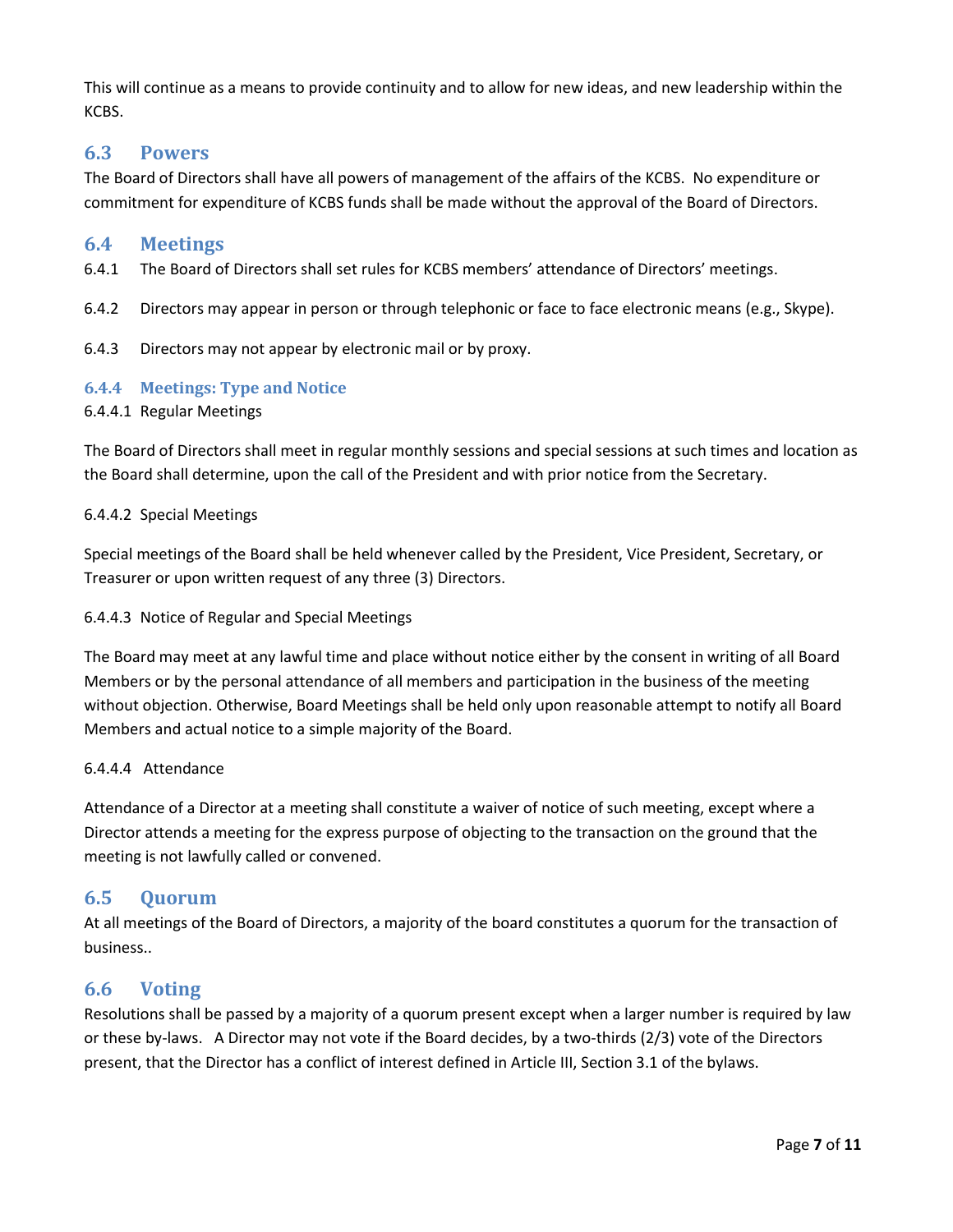# <span id="page-7-0"></span>**6.7 Board Action without a Meeting**

The Board of Directors may discuss issues by email, and vote by email, in order to conduct KCBS business, as long as the votes are counted and the Secretary maintains the votes via email.

## <span id="page-7-1"></span>**6.8 Executive Committee**

The Executive Committee of the Board of Directors shall consist of the President, Vice President, Secretary and Treasurer.

6.8.1 The quorum of the Executive Committee shall be a simple majority of these members.

6.8.2 They may act for the corporation between the regular or special meetings, but their acts must be ratified by the full Board to be binding. They shall make no binding decisions not previously authorized by the Board of Directors.

6.8.3 The Executive Committee shall meet at the call of the President.

#### <span id="page-7-2"></span>**6.9 Committees**

The Board of Directors may create such standing or ad hoc committees as it may deem necessary to promote the purposes and carry on the work of the KCBS.

#### <span id="page-7-3"></span>**6.10 Resignation**

Any Director may resign at any time by submitting written notice to the President or Secretary.

#### <span id="page-7-4"></span>**6.11 Removal**

6.11.1 Any Director or Officer may be removed by a majority vote of the Board of Directors whenever in its judgment the best interests of KCBS, as long as it is not prohibited by Article III, section 3.4 (Discrimination) of the bylaws. This action shall be taken during an Executive session at a regularly scheduled Board meeting.

6.11.2 Directors are subject to removal at the discretion of the remaining Directors by majority vote if they fail to attend eight scheduled Board of Directors meetings during the calendar year. For purposes of this section, counted absent is defined as failing to attend a meeting scheduled upon actual notice given the member at least forty-eight hours prior to commencement of the meeting.

#### <span id="page-7-5"></span>**6.12 Vacancy**

All vacancies shall be filled by the Board of Directors at the next regular meeting, or at any special meeting called for that purpose.

#### <span id="page-7-6"></span>**6.13 Delegation of Duties**

In the absence of any officer of the KCBS or for any other reason which the Board considers sufficient, the Board may delegate the powers or duties of such officer, provided a majority of the ENTIRE Board concur.

#### <span id="page-7-7"></span>**6.14 Appointive Officers and Agents**

The Board may appoint such officers and agents as the Board may deem necessary to perform such duties as prescribed by the Board. All appointive Officers and agents shall hold their respective offices or positions at the pleasure of the Board, and may be removed from office or discharged at any time for any reason or no reason at all, with or without cause.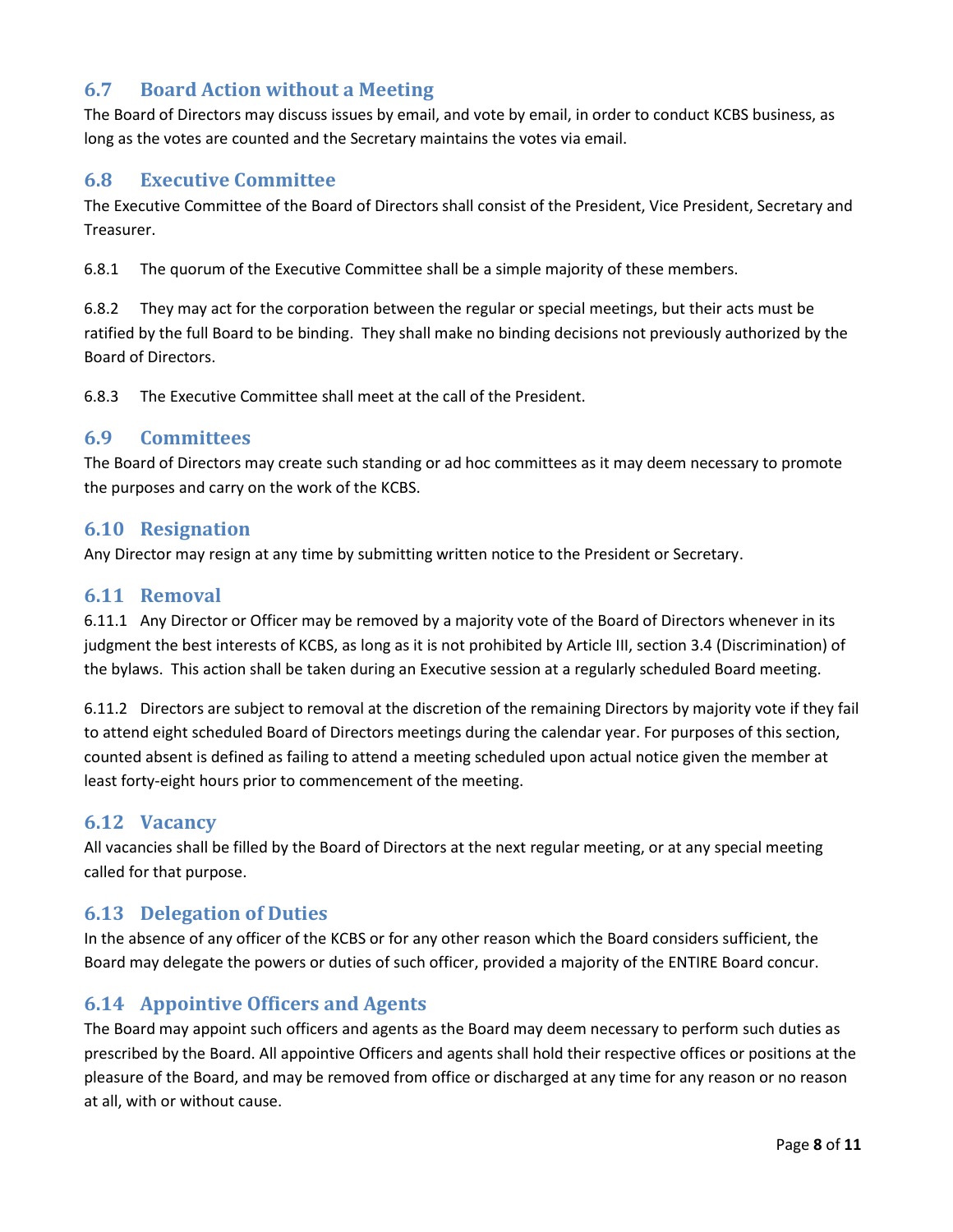# <span id="page-8-0"></span>**Article VII OFFICERS OF THE KCBS**

## <span id="page-8-1"></span>**7.1 Officers**

The officers of this KCBS shall be the President, Vice-President, Secretary and Treasurer, all of who shall be chosen by the Board of Directors.

7.1.1 All officers shall be elected to hold office for two years and can be reelected.

7.1.2 Officers shall hold office until their successors are chosen and qualify.

## <span id="page-8-2"></span>**7.2 The President**

The President shall be the chief executive officer of the KCBS and shall preside at all meetings of the members and Directors.

7.2.2 The President shall coordinate the work of the officers and committees and shall appoint all committees.

7.2.3 The President shall execute all instruments on behalf of the KCBS except KCBS checks, which he/she shall have the power to co-sign.

## <span id="page-8-3"></span>**7.3 Vice-President**

The Vice President shall work in cooperation with and assist the President at all meetings. The Vice President of the Board shall act as presiding officer in the absence of the President.

#### <span id="page-8-4"></span>**7.4 Secretary**

The Secretary (or designee) shall record all Board and Membership meetings, keep the minutes of all such meetings, make such reports, and perform other duties such as society correspondence, as are incidental to the office. The secretary shall keep attendance of all Board meetings.

#### <span id="page-8-5"></span>**7.5 Treasurer**

The Treasurer shall have custody of all of the funds of the KCBS; shall keep a full and accurate account of receipts and expenditures as evidenced by receipts and vouchers; shall make disbursements as authorized by the Board; shall deposit all Society funds in a depository approved by the Board.

7.5.1 The Treasurer shall have the responsibilities of the Chief Financial Officer of the KCBS and shall oversee the financial books, papers and audits of the corporate finances.

7.5.2 The Treasurer shall present a financial statement at every meeting of the Society and at other times when requested by the Board and shall make a full report at the Annual Membership Meeting.

7.5.3 The Treasurer shall have the power to sign KCBS checks up to and including \$1,000. Amounts greater than \$1,000 require a co-signature.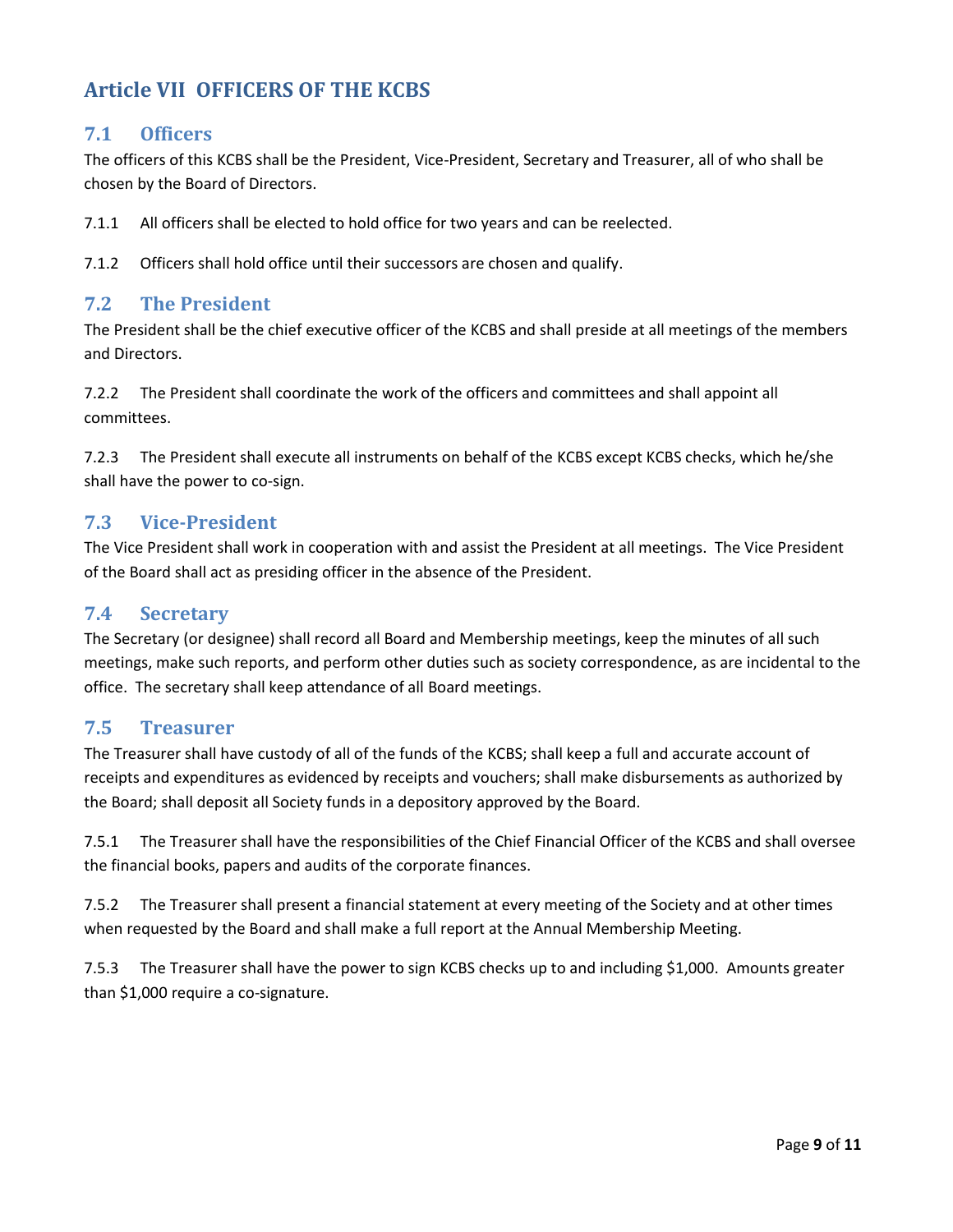# <span id="page-9-0"></span>**ARTICLE VIII: ELECTIONS**

### <span id="page-9-1"></span>**8.1 Board of Directors Pre-Election**

8.1.1 The Board of Directors shall, in October of the year prior to the election, shall invite nominations from the membership for the open positions for that year.

8.1.2 Members of the organization seeking election to the Board of Directors shall register their name with the President or Secretary of the organization at least thirty (30) days prior to the Annual Membership Meeting.

#### <span id="page-9-2"></span>**8.1.3 Vote Counters**

At each Annual Membership Meeting, the Board shall elect four non-Board members from among the membership at random to tally the election ballots. Those four receiving the most votes shall be elected. This selection process shall be done in a fair and transparent way.

#### <span id="page-9-3"></span>**8.2 Annual Election of Directors**

Directors shall be elected by secret ballot at the Annual Membership Meeting.

8.2.1 All Members present who qualify per Article IV item 4.5 (30 day membership requirement) will be allowed to vote. Absentee and proxy voting shall not be allowed.

8.2.2 Each Member shall have the votes designated in the categories of the Membership and Fee Structure per Article IV, item 4.5 of the Bylaws.

8.2.3 In the event two or more candidates receive the same number of votes creating a "tie" and the tie needs to be resolved to determine who will serve as a Director, there shall be a separate vote immediately after the tie is apparent to resolve the tie. Only those candidates who receive the same number of votes creating the need for a separate vote shall be on the ballot for the next vote.

8.2.4 Directors shall be installed immediately after the election is finalized and shall immediately elect officers.

## <span id="page-9-4"></span>**ARTICLE IX: DISSOLUTION**

Upon the dissolution of the corporation, the Board of Directors shall, after paying or making provisions for the payment of all the liabilities of the corporation, dispose of all of the assets of the Corporation exclusively for the purposes of the corporation in such charitable, educational, religious or scientific purposes as shall at that time qualify as an exempt organization or organizations under Section 501( C ) 3 of the Internal Revenue Code of 1954 (or the corresponding provisions of any future United States Internal Revenue Law), as the Board of Directors shall determine.